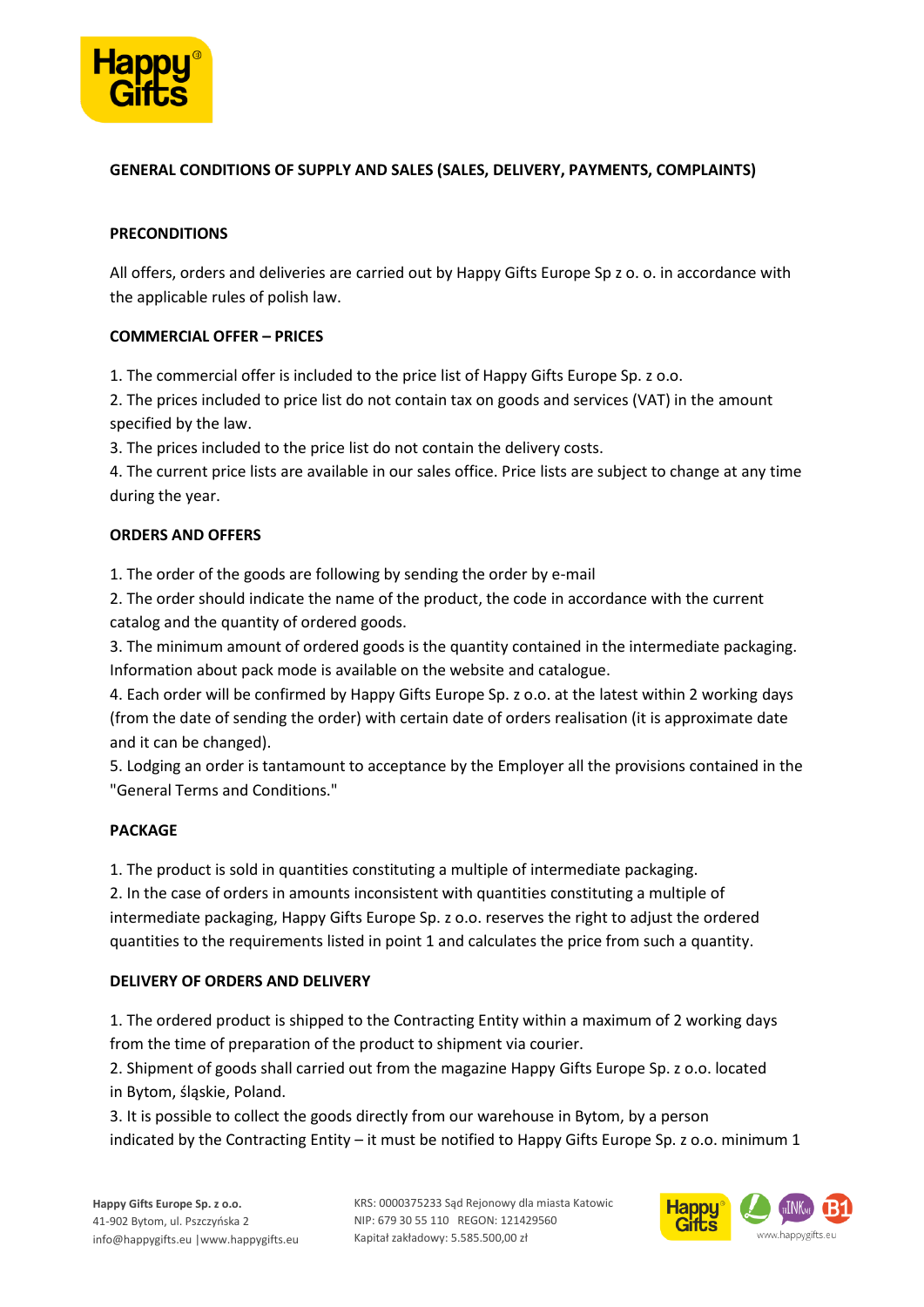

working day before the planned pick up of a shipment.

4. The cost of delivery is covered by the Contracting Entity, with the exception of the orders which value exceeds 3,000 PLN netto for domestic market and 1500 EUR for foreign markets. Then the delivery cost is covered by Happy Gifts Europe Sp. z o.o.

5. Happy Gifts Europe Sp. z o.o. reserves the option of partial deliveries, as long as the total delivery requirement is not clearly defined in the order.

6. Happy Gifts Europe Sp. z o.o. reserves the right to deliver more or fewer products than the order results without changing the value of the invoice and the right to complaint; the difference in delivery may not exceed 2% of the ordered quantity.

7. Happy Gifts Europe Sp. z o.o. reserves the right to suspend shipment to the Contracting Entity in the case of failure of payment for the previous deliveries, until total payment are settlement to Happy Gifts Europe Sp. z o.o.

# **GRAPHIC DESIGNS**

1. In the case of printed products, Happy Gifts Europe Sp. z o.o. at the request of the Contracting Entity, prepares graphic designs that require the Contracting Entity's acceptance; however the maximum number of free projects dedicated to one order is 3 drafts. Additional projects are prepared against payment in accordance with the price list.

2. Graphic designs are for illustration purpose only, where the color scheme may slightly differ from the actual color of the product. Acceptance of the project by the Employer is tantamount to acceptance of the Terms of the Contract.

3. Happy Gifts Europe Sp. z o.o. has the right to use graphic designs and final products made for the request of the Employer by placing them on websites, in catalogs and other advertising materials, as well as samples presented during fairs and industry meetings, unless the Employer does not agree in writing .

### **PAYMENT**

1. Payment for the ordered goods, with cash or by transfer, must take occur at the latest before sending the goods to the Contracting Entity. In the absence of payment, Happy Gifts Europe Sp. z o.o. has the right to stop the delivery of goods. It is also possible to send goods with the form of payment COD ( cash on delivery ), which requires prior agreement.

2. Sales with a deferred payment date (if such a form of payment was agreed between the parties) is carried out only up to the value of an individually set merchant's limit.

3. In the case of orders with deferred payment date, the date of crediting payment onthe account of Happy Gifts Europe Sp. z o.o. is obliging.

4. In the case of late payment by the Contracting Entity, Happy Gifts Sp. z o.o. reserves the right to charge statutory interest and change the terms of payment for subsequent orders.

### **COMPLAINTS**

KRS: 0000375233 Sąd Rejonowy dla miasta Katowic NIP: 679 30 55 110 REGON: 121429560 Kapitał zakładowy: 5.585.500,00 zł